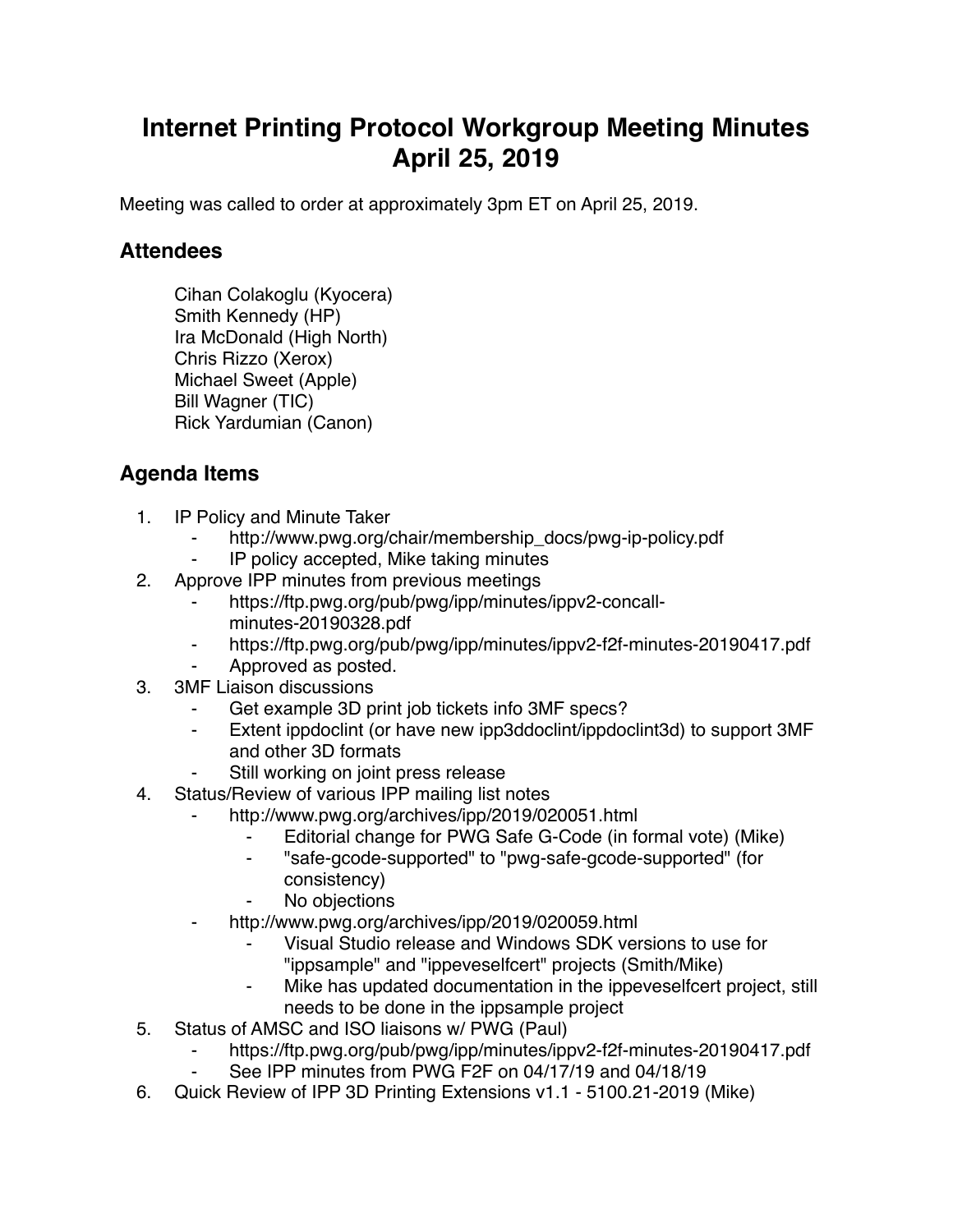- ⁃ https://ftp.pwg.org/pub/pwg/candidates/cs-ipp3d11-20190329-5100.21.pdf
- ⁃ CS draft
- ⁃ PWG Call for Objections ended 29 March 2019
- ⁃ Ready for publication as PWG Candidate Standard
- Consensus is to publish as posted
- 7. Quick Review of PWG MFD Alerts v1.1 5107.3-2019 (Ira)
	- https://ftp.pwg.org/pub/pwg/candidates/cspwgmfdalerts11-20190412-5107.3.pdf
	- CS draft
	- ⁃ PWG Call for Objections ended 12 April 2019
	- ⁃ Ready for publication as PWG Candidate Standard
	- ⁃ Section 7.1: Stray "5." in middle of bulleted list
	- ⁃ Section 8.1: Tweak indentation of bullets
	- ⁃ Section 11.1: RFC5198, STD63, STD66 needs https
	- ⁃ Section 12: "Kyocera Document Solutions" instead of "Kyocera Mita"
	- Consensus is to publish once typos are corrected
- 8. Status of PWG Safe G-Code (Mike)
	- ⁃ https://ftp.pwg.org/pub/pwg/ipp/wd/wd-pwgsafegcode10-20190318.pdf
	- ⁃ https://ftp.pwg.org/pub/pwg/ipp/wd/lcrc-pwgsafegcode10.txt
	- ⁃ Stable draft
	- ⁃ PWG Formal Approval vote started 12 April 2019 ends 13 May 2019
- 9. Status of IPP Authentication Methods (Smith)
	- https://ftp.pwg.org/pub/pwg/ipp/wd/wd-ippauth-20190304-rev.pdf
	- ⁃ Stable draft
	- ⁃ PWG Last Call (second) started 11 April 2019 ends 11 May 2019
	- Schedule PWG Formal Approval vote in Q2 2019
- 10. Review of IPP Message Catalog Help Extensions (Smith)
	- ⁃ https://ftp.pwg.org/pub/pwg/ipp/wd/wd-ipptooltip-20190419.pdf
	- **Initial draft of Best Practice** 
		- Was extracted from first draft of HP PQI draft
		- ⁃ Could eventually be incorporated into a future errata update of JPS3 which defines the message catalog syntax
	- Title: "Message Catalog Help Extensions (HELPME)"
	- Abstract: Start with second sentence, then talk about adding content to support, e.g.: "IPP Printers host their own localized Message Catalog files. This Best Practices document describes a convention to provide "help" content in Message Catalog files."
	- Section 1: Reword to match abstract
	- Section 2.x: Strip unused terminology
	- Section 2.2: Drop "normative"
	- ⁃ Section 3:
		- ⁃ Add new section 3 requirements
		- Make subsection (3.1) with title "Rationale"
		- ⁃ Drop "existing specifications" sentence, just use the first item as the first sentence.
		- Last item can be added to the end of the second paragraph (no lists) of 1)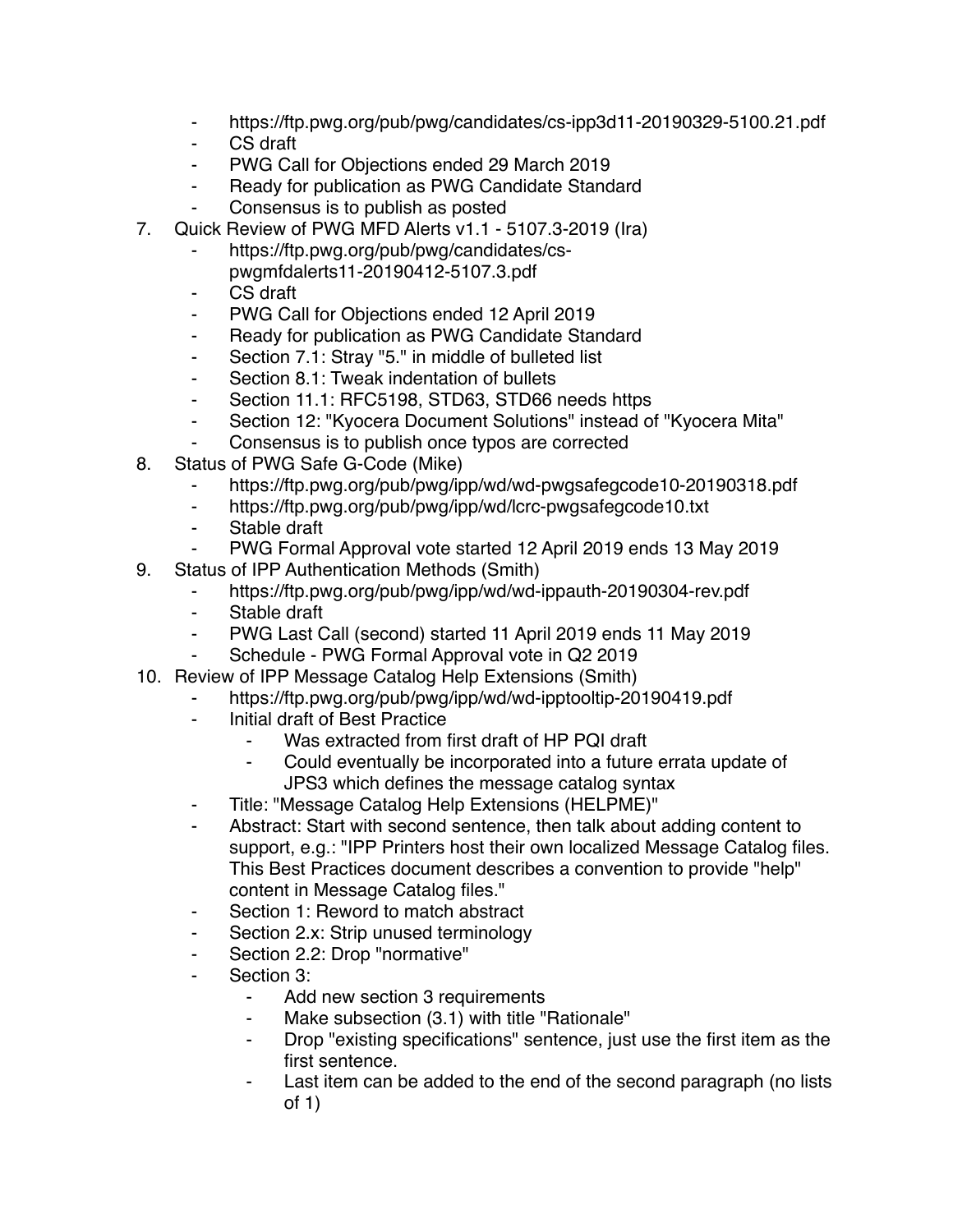- ⁃ Section 3.1:
	- ⁃ Drop lead sentence.
- Section 3.3:
	- Drop "IPP" from "IPP help content"
- Section 3.4:
	- ⁃ "Describe extensions" instead of "define additions"
	- ⁃ Drop item 2
	- ⁃ Drop design recommendations
- Section 4:
	- Talk about why we start with underscore (attribute names and keyword values can't start with an underscore
	- ⁃ Drop "localization"
	- ⁃ Add caption to table
	- ⁃ Drop "enum-" from "enum-value" in examples
	- ⁃ Use "suffix" instead of "keyword label" or "label"
	- "are described in Table N"
	- Add example of top-level " helpurl" to table
	- ⁃ "IPP attribute names and values"
	- In example media-source should not be "manual" or "auto" for media-col-ready, which should identify specific, non-interactive (not manual feed) trays
	- ⁃ Add reference to IPPSAMPLE for ipptoolfile
	- Line 188: Drop "at /strings/ipp-en.strings"
	- ⁃ Lines 192 and 195: "//" starting the URLs, but need to talk about absolute vs. relative URLs
		- ⁃ "//something" uses strings URL origin
		- ⁃ Absolute points elsewhere
		- Lines 191 and 194: "tooltip" instead of "tooltop"
- ⁃ Global: user -> End User
- Global: specification -> document or best practice
- Schedule IPP WG approval in Q2/Q3 2019
- 12. Status of Job Accounting with IPP (Mike)
	- https://ftp.pwg.org/pub/pwg/ipp/wd/wdippaccounting10-20190418.pdf
	- ⁃ Initial draft for publication as PWG Best Practice
	- Schedule future IPP WG review
- 13. Status of Canon new IPP Attributes proposal (Rick)
	- https://ftp.pwg.org/pub/pwg/ipp/slides/
		- 20190417%20New%20IPP%20Attributes%20Proposal%20from%20Cano n.pdf
	- ⁃ PWG F2F review in April 2019
	- ⁃ Canon will be providing additional feedback from the F2F to the IPP mailing list
	- Schedule future IPP WG review
- 14. Status of HP Print Quality Customization proposal (Smith)
	- ⁃ https://ftp.pwg.org/pub/pwg/ipp/wd/white-hp-ipp-custompqi-20190423 rev.pdf
	- PWG F2F mention in April 2019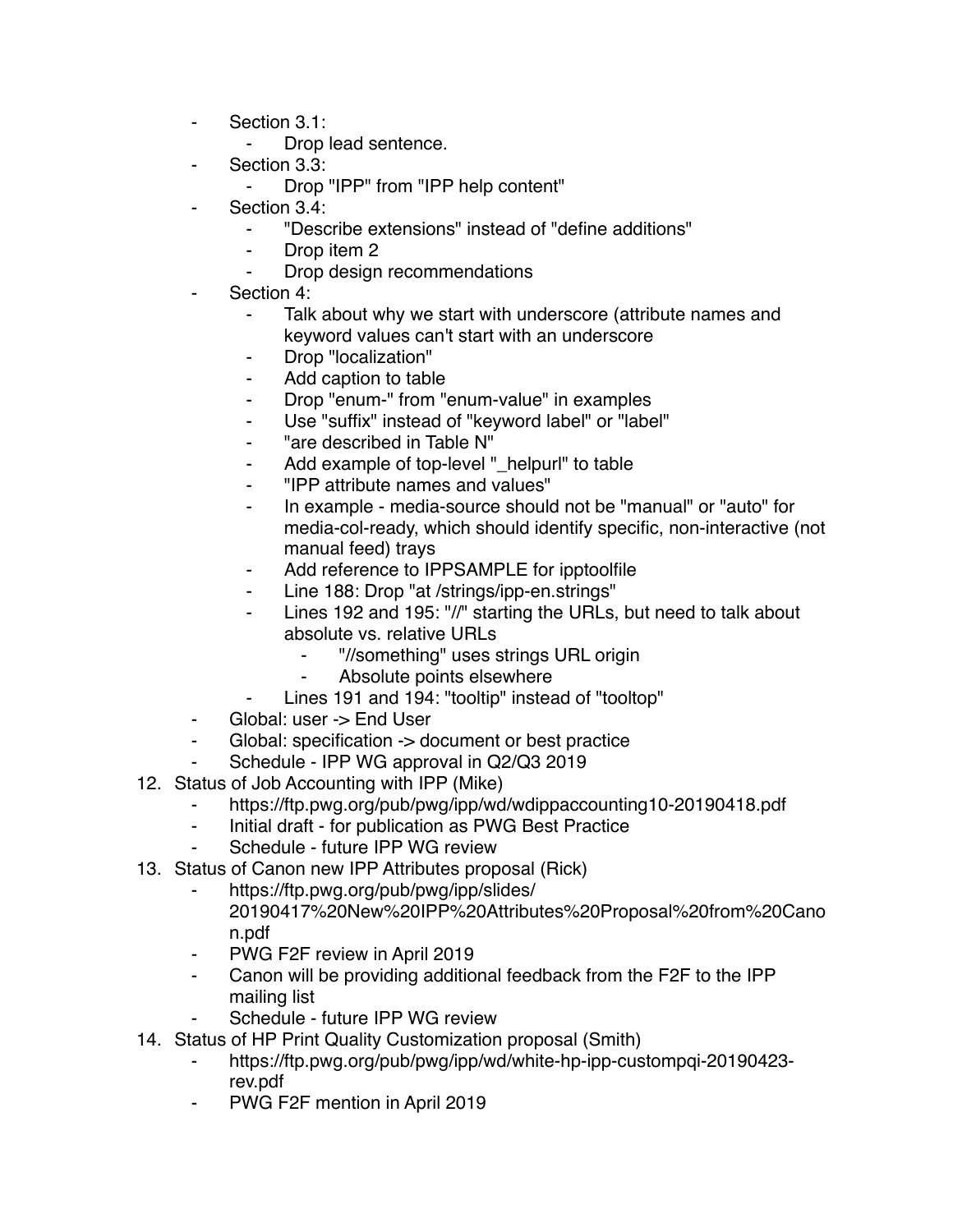- Schedule future IPP WG review
- 15. Status of IPP Everywhere 1.1 (Mike)
	- https://ftp.pwg.org/pub/pwg/ipp/wd/wd-ippeve11-20190128-rev.pdf
	- ⁃ Stable draft
	- ⁃ Defer IPP WG Last Call until IPP Everywhere Self-Cert v1.1 is ready
	- Schedule Stable working drafts/beta tools in Q2 2019
- 16. Status of IPP Everywhere Self-Certification Manual v1.1 (Mike)
	- https://ftp.pwg.org/pub/pwg/ipp/wd/wd-ippeveselfcert11-20180704-rev.pdf
	- ⁃ Prototype draft
	- ⁃ Update and start IPP WG Last Call together w/ IPP Everywhere v1.1
	- Schedule Stable working drafts/beta tools in Q2 2019
- 17. Status of IPP System Service (Ira/Mike)
	- https://ftp.pwg.org/pub/pwg/ipp/wd/wd-ippsystem10-20190130-rev.pdf
	- ⁃ Prototype draft PWG F2F discussion in April 2019
	- ⁃ Update per PWG F2F in April 2019
	- Schedule Stable working draft and PWG Last Call in Q2 2019
- 18. Status of IPP Document Object v1.1 (Mike)
	- ⁃ https://ftp.pwg.org/pub/pwg/ipp/wd/wd-ippdocobject11-20190418-rev.pdf
	- ⁃ Stable draft PWG F2F discussion in April 2019
	- ⁃ Updated to delete "document-format-details"
	- PWG Call for Objections ends May 21, 2019
- 19. Status of IPP Job Extensions v2.0 (Mike)
	- https://ftp.pwg.org/pub/pwg/ipp/wd/wd-ippjobext20-20190418-rev.pdf
	- ⁃ Stable draft PWG F2F discussion in April 2019
	- ⁃ Updated to DEPRECATE "document-format-details"
	- ⁃ Schedule IPP WG Last Call and PWG Last Call in Q2 2019
	- ⁃ Action: Mike to start IPP WG Last Call of IPP Job Extensions v2.0 ending May 9
- 20. Status of IPP Enterprise Printing Extensions v2.0 (EPX) (Smith)
	- https://ftp.pwg.org/pub/pwg/ipp/wd/wd-ippepe-20190327.pdf
	- ⁃ Initial draft PWG F2F review in April 2019
	- ⁃ Update per PWG F2F in April 2019
	- Schedule Prototype draft Q3 2019
- 21. Status of IPP Encrypted Jobs and Documents (Mike)
	- ⁃ https://ftp.pwg.org/pub/pwg/ipp/wd/wd-ipptrustnoone10-20190418-rev.pdf
	- ⁃ Interim draft PWG F2F review in April 2019
	- ⁃ Updated to change from Registration to Specification
	- Schedule Prototype draft Q3 2019
- 22. Open Printing update (Ira)
	- ⁃ OP monthly calls (02/12/19) and (03/05/19) and (04/02/19) and (05/07/19)
	- ⁃ OP website renovation major progress using Jekyll finish in May 2019
	- ⁃ GSoC 2019 Student application period begins (03/25/19)
	- GSoC 2019 Student application period ends (04/09/19)
	- ⁃ GSoC 2019 Accepted student proposals announced (05/06/19)

## **Next Steps / Open Actions**